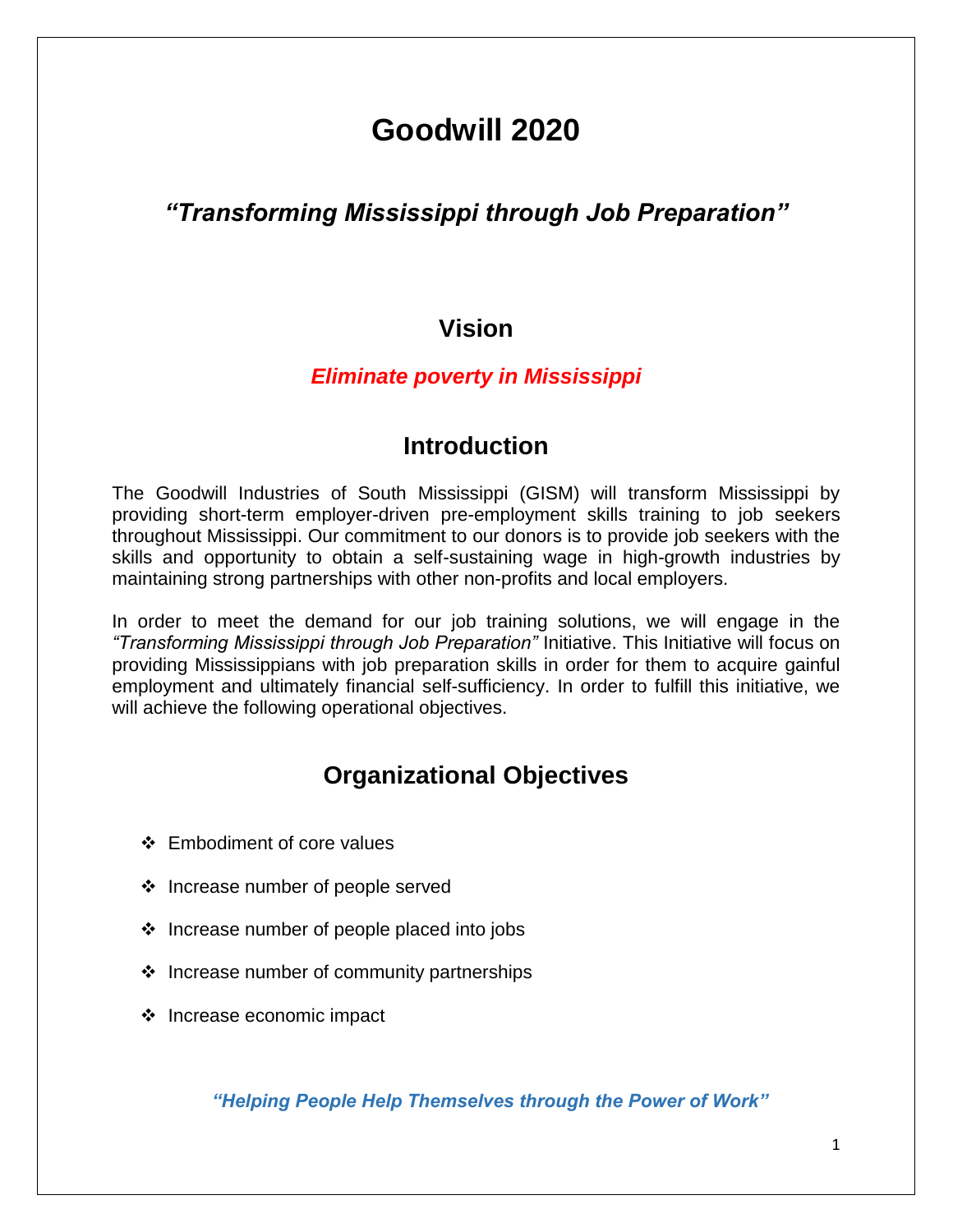# **SWOT Analysis**

The following SWOT analysis captures key strengths and weaknesses within the company and describes the external threats facing GISM.

#### *Strengths*

- Powerful vision and mission with strong brand awareness
- Progressive board and experienced senior staff
- Loyal staff that is committed to core values

#### *Weaknesses*

- Lack of specialized talent
- Poor store locations and in-store aesthetics and signage
- Lack of documented policies and procedures

#### *Opportunities*

- Improve brand clarity
- Improve market penetration for donors (individual and corporate) and shoppers
- Increase philanthropic contributions

#### *Threats*

- Increased competition from for-profit and non-profit organizations
- Brand confusion
- Lack of talent pipeline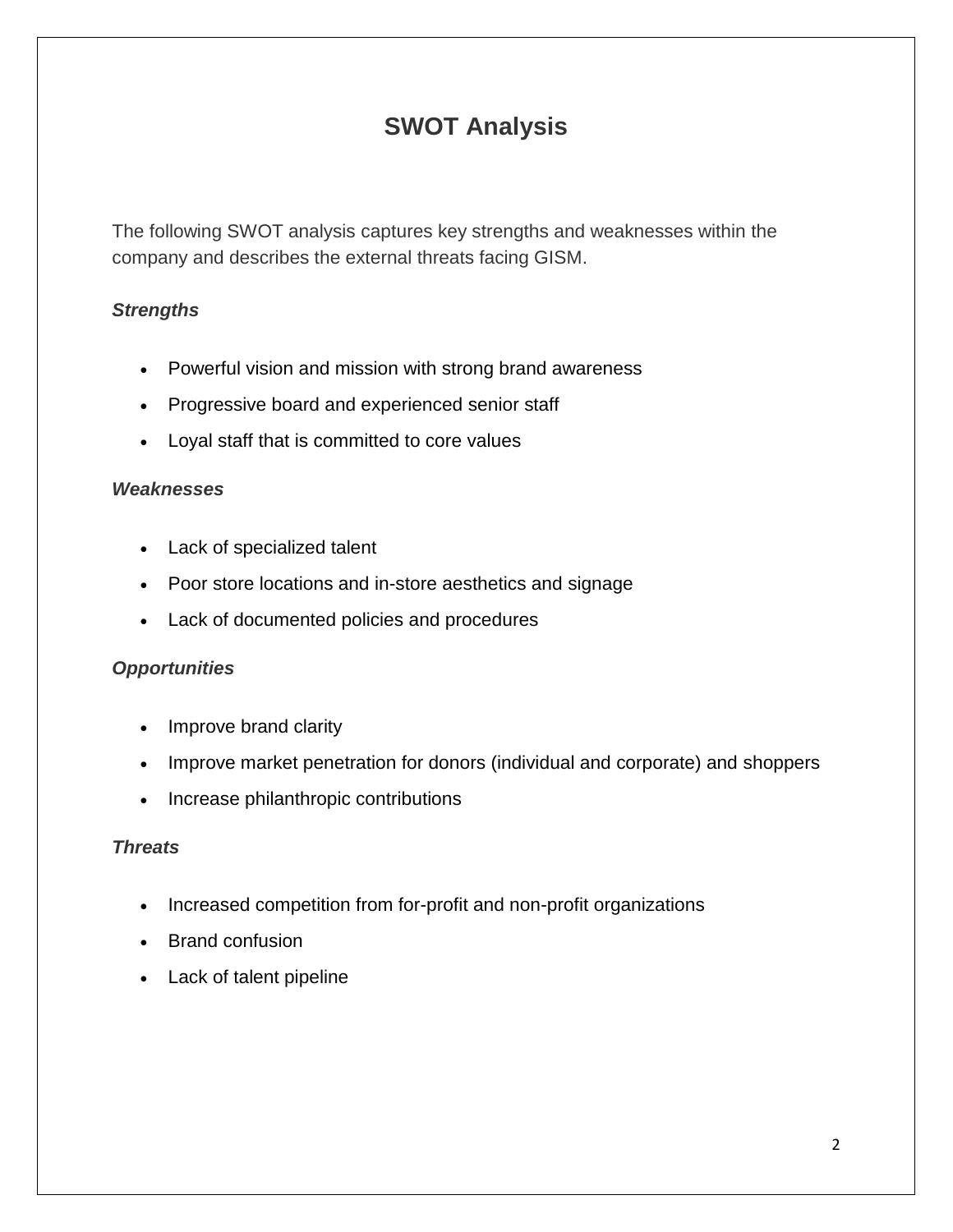## **Mission Marketing Strategy**

GISM' strategy is to provide our clients with the most convenient opportunities to acquire job preparation, skills training, and ultimately job placement. GISM will accomplish this goal by providing short-term, employer driven job preparation competency training.

#### **Mission Marketing Objectives**

- Increased number of clients served
- Increased number of clients placed
- Increased in revenue generated

#### Advertising Mediums:

- Face to face awareness sessions
- ❖ Signage within retail stores
- ❖ Wraps on transportation trucks
- **Electronic newsletter**
- Social media
- ❖ Signage within retail stores
- Word of mouth
- ❖ GISM website

# **Financial Objectives**

- Generate \$250k in reimbursable revenue from MDHS
- Generate \$100k in revenue from Vocational Rehabilitation program

### **Target Market**

Although GISM intends to serve anyone that requires job preparation assistance, we will initially focus on serving Supplemental Nutritional Assistance Program (SNAP) recipients either referred by MDHS or walk-ins. Services will be provided at two locations in Gulfport, which will restrict accessibility to those clients residing in Gulfport.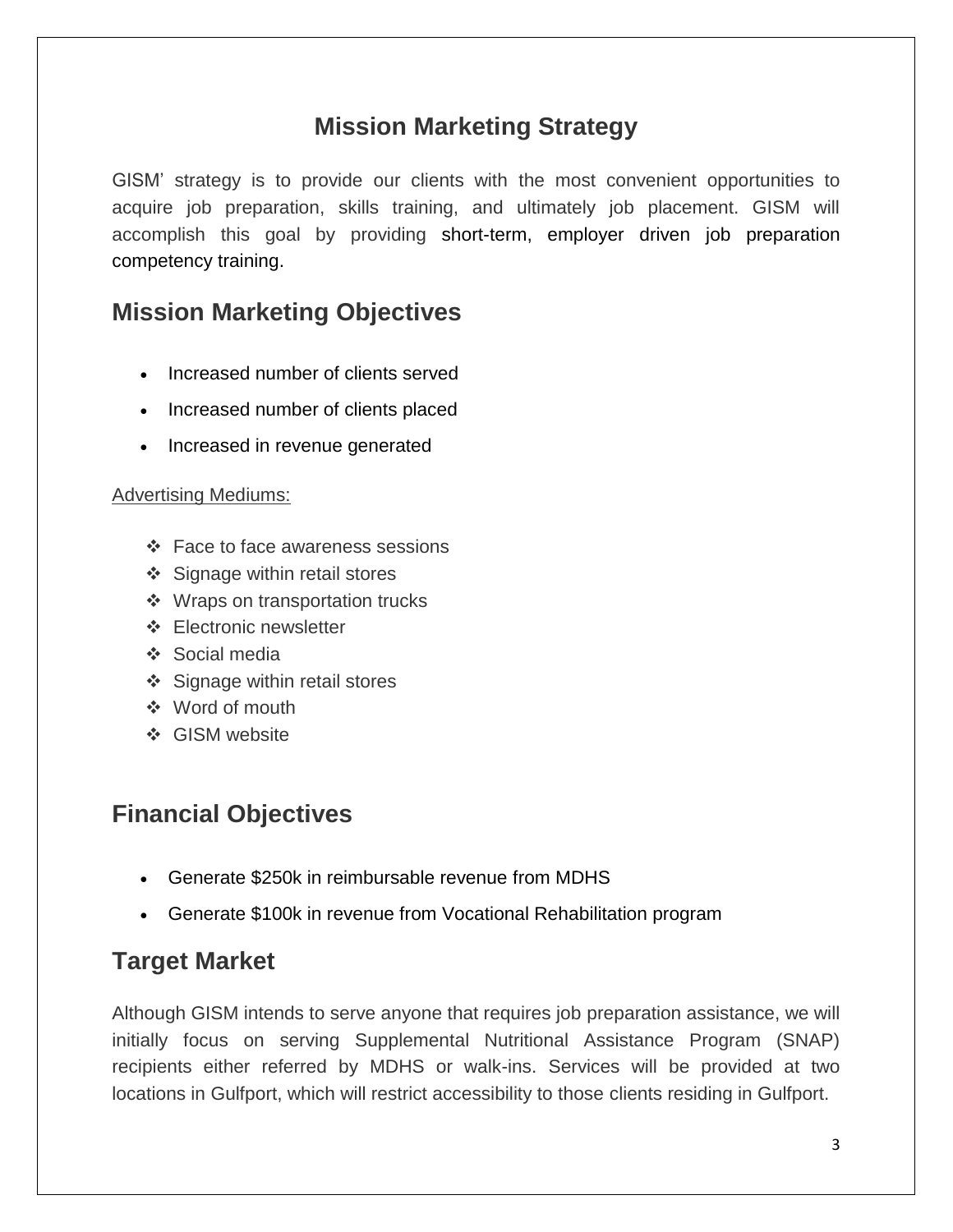### **Retail Marketing Strategy**

GISM' strategy is to provide our donors with the most convenient opportunities to donate and our shoppers with the most pleasurable shopping experience because of outstanding customer service and reasonable prices. Our retail business exists to support the vision and mission of the organization by attracting and retaining donors and shoppers. When we adhere to this maxim, everything else will fall into place. Our services must exceed the expectations of our customers.

Retail Marketing Objectives

- *Growth in revenue and profitability*
- Increased number of donors and donations
- Increased number of shoppers and transactions
- Increased dollars spent per transaction

GISM advertising budget is limited, so the advertising mediums utilized will be fairly straightforward. GISM will advertise with:

- Local TV networks (NBC, ABC, CBS, and FOX)
- ❖ Sun Herald and Radio
- **Electronic newsletter**
- ❖ Social media
- ❖ Transportation wraps
- Word of mouth
- GISM website

### **Financial Objectives**

- Achieve \$15 million in retail revenue
- Achieve retail expense to revenue ratio of 65%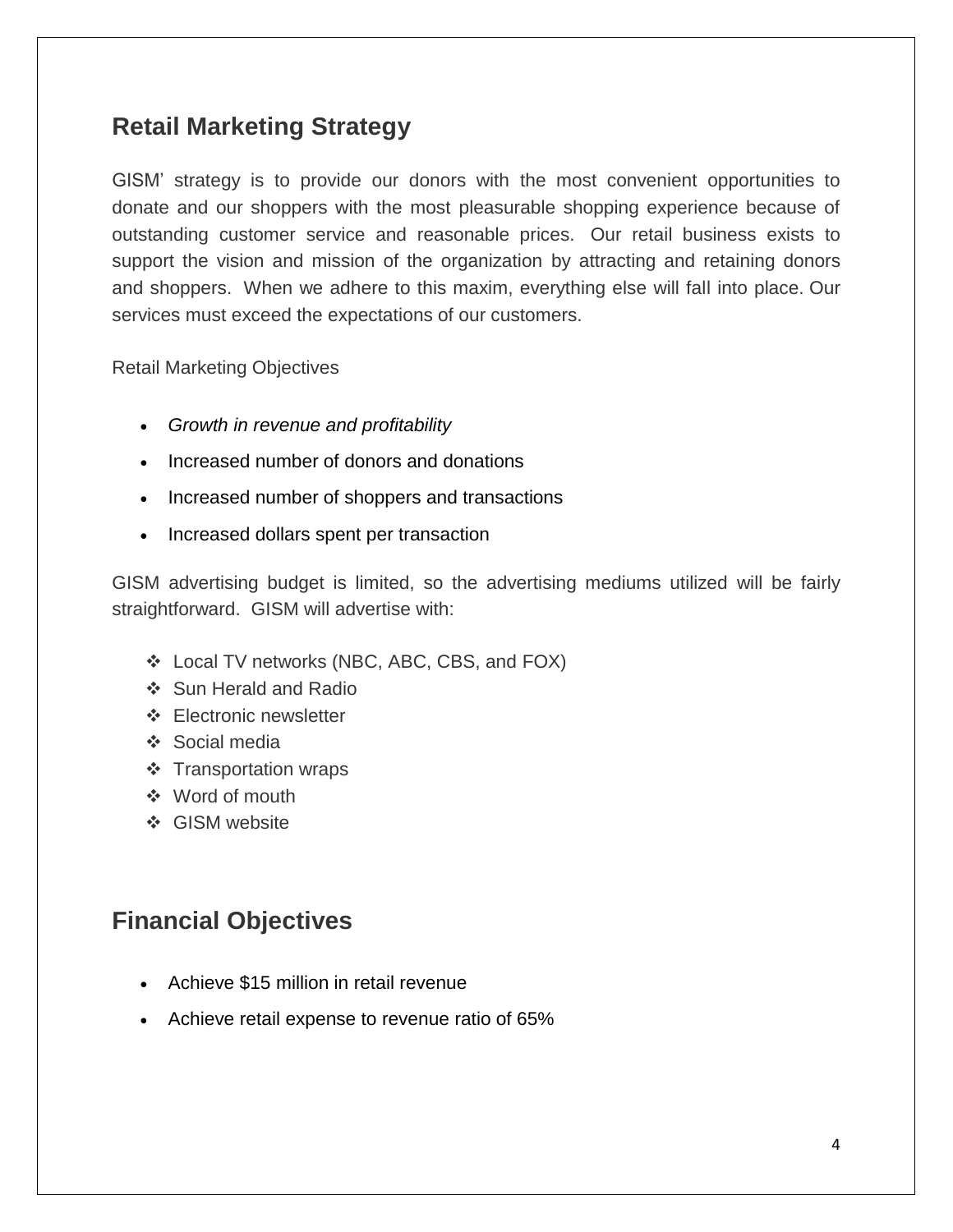#### **Brands and Target Markets**

GISM will be focusing on four distinct brands targeting specific groups of people that purchase used goods:

- 1. **Goodwill Store:** traditional store that carries a variety of items such as clothing, linens, electronics, books, household goods, and small appliances
	- *A. Target Market:* "soccer moms" and single head of household seeking items for growing children and themselves.
- 2. **Goodwill Super Store:** larger store that offers the same items as traditional store but in higher quantities in addition to furniture, mattresses, and sporting goods
	- A. *Target Market:* same as traditional store in addition to males and small business owners
- 3. **Goodwill Select:** boutique focused on higher-end, name brand items including purses, jewelry, and vintage.
	- A. *Target Market:* millennials and customers seeking high-end product
- 4. **Buy The Pound:** all items are sold by the pound and have been through the retail store processing process.
	- A. *Target Market:* entrepreneurs and customers needing large quantities of items at the lowest price possible.

GISM will target people that have a need for quality clothing and household goods but do not have unlimited financial resources. People typically choose to live in South Mississippi for its quality of life and wonderful outdoor activities, and people are willing to earn significantly less (relatively) than in larger markets because quality of life is so important.

With a large population of residents that were born and raised in Mississippi, particularly those that sacrifice financial gains for quality of life, GISM has a large population base to draw off in relation to the state.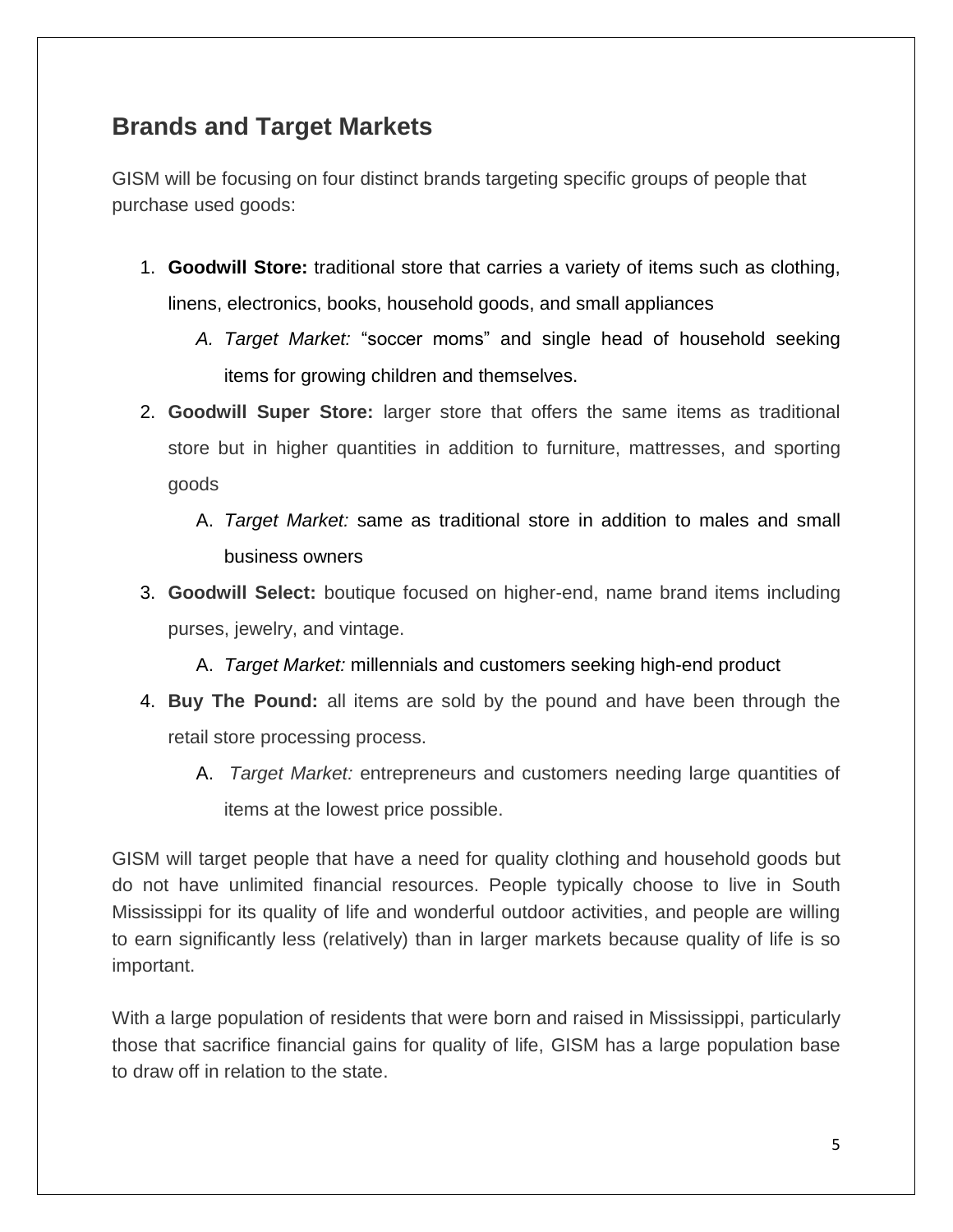#### **Positioning**

GISM will position itself as a low-priced thrift retail store. South Mississippi consumers have a demand for thrift goods.

GISM' positioning will leverage their competitive edge:

- A selection of quality used goods not replicated in the city. Although there are many thrift retailers in South Mississippi, there are none that have the breadth of offerings or number of convenient locations. Used merchandise can be up to 80% less expensive than the new counterpart; therefore, there is definitely a draw to the product, particularly in a region where people enjoy high quality of life at the expense of earnings.
- Superior customer experience. Although GISM' product is used goods, there is no reason to assume that the patrons of a used store deserve any less quality of customer service than you would expect from a top shelf retailer. At GISM the customer will be treated with outstanding service. GISM has a committed base of shoppers that visit our stores often. With this in mind, GISM will have a database of customers and purchasing history so when they enter the store we will have historical information about the customer.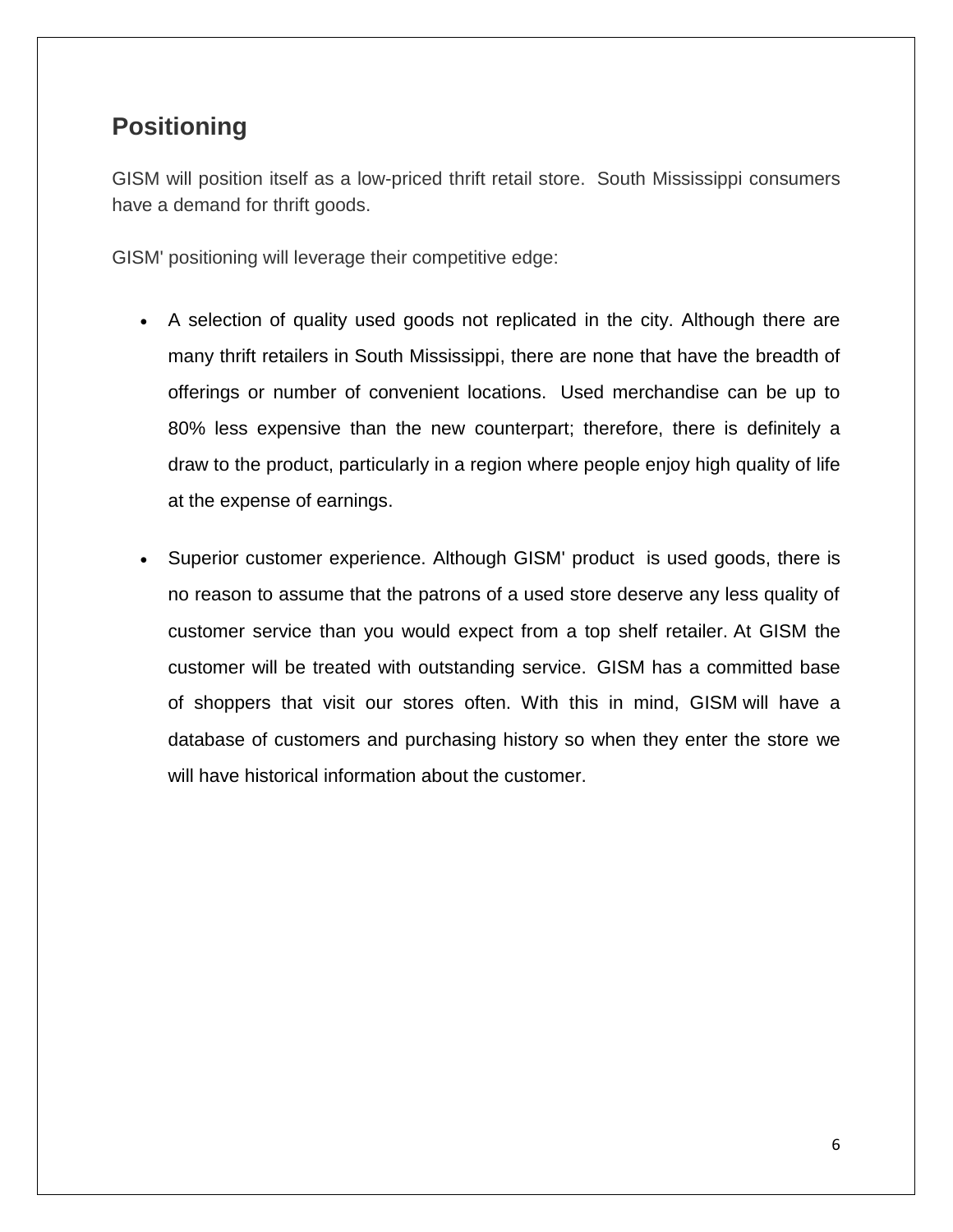#### **Strategies**

The single objective is to position GISM as the premier thrift retail operator in South Mississippi. The marketing strategy will first seek to create customer awareness regarding the products offered, develop the customer base, and work toward building customer loyalty and referrals.

The message that GISM will seek to create is that GISM provides the finest selection of low-priced used items. This message will be communicated through advertising in a variety of sources mentioned in this plan.

## **Marketing Mix**

GISM marketing mix is comprised of the following approaches to pricing, distribution, advertising and promotion, and customer service.

- **Pricing:** Pricing will be based on a good, better, best system and standard keystoning for the new products.
- **Distribution:** All sales will take place in the retail stores except for select highvalue items that will be sold via shopgoodwill.com
- **Advertising and promotion:** The bulk of the advertising will be with the local network television stations
- **Customer service:** Obsessive customer service is the mantra. GISM' philosophy is to do whatever needs to be done to ensure an amazing customer experience, as we have a fiercely loyal customer base who are extremely vocal to their friends with referrals.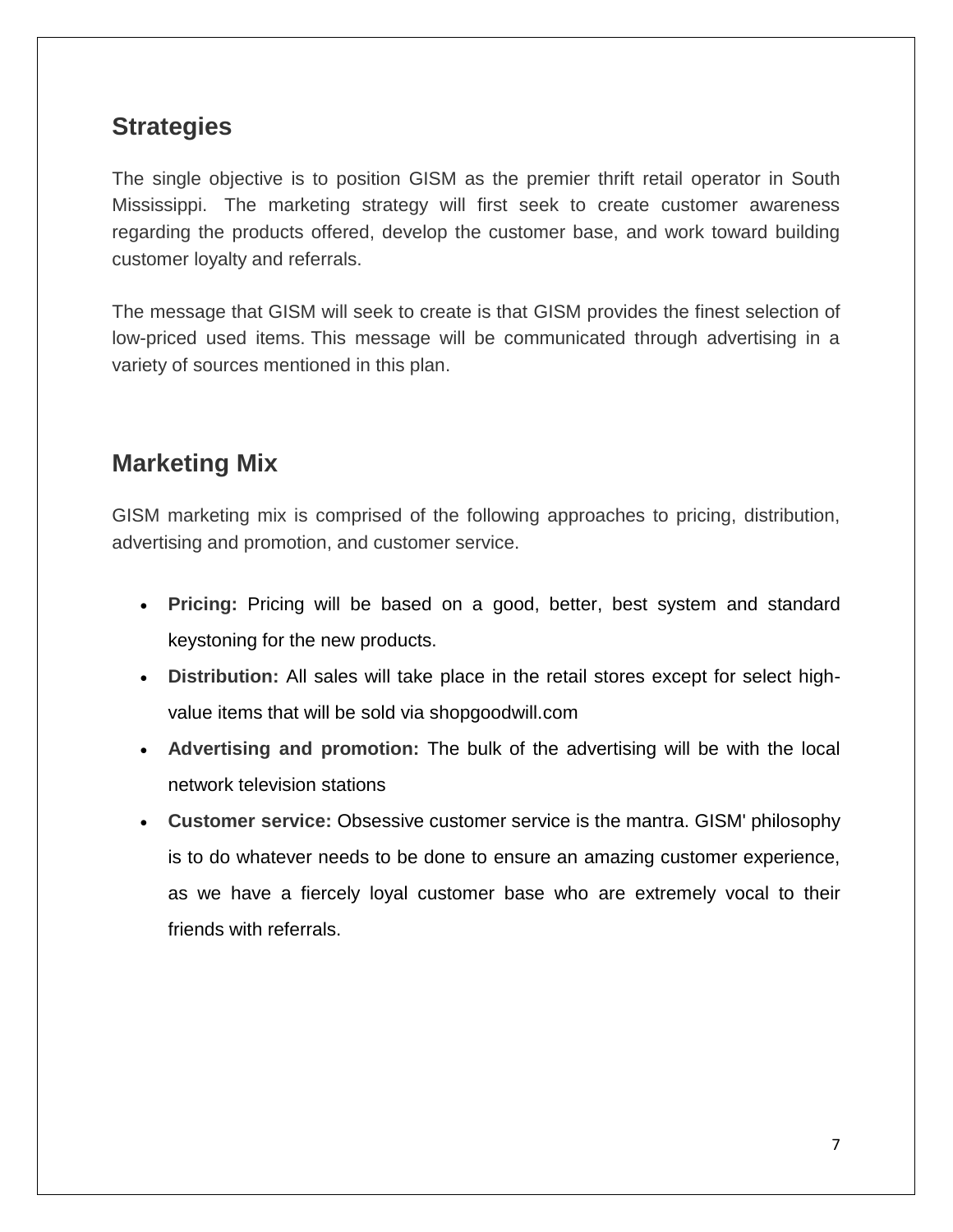### **Marketing Research**

The initial phase of the marketing plan development consisted of getting feedback from employees regarding customer feedback. These employees provided helpful insight into the decision making processes of our shoppers and donors.

An additional source of dynamic market research is a feedback mechanism based on an emailed survey. The new point of sale system will allow us to capture the contact information of our shoppers and donors, thus allowing us the opportunity to communicate on a consistent basis utilizing tools such as a survey. This survey will have several statements that customers are asked to rate in terms of a given scale. There are also several open ended questions that allow the customer to freely offer constructive criticism or praise. GISM will implement reasonable suggestions in order to improve their service offerings as well as show their commitment to the customer that their suggestions are valued.

The last source of market research is competitive analysis. The CEO and VP of Retail have visited local competitors to gain information about their respective service offerings.

### **Market Needs**

GISM provides its customers with a wide selection of used goods at reasonable prices via a traditional retail environment.

- **Selection:** Wide range of clothing, furniture, electronics, and household goods.
- **Accessibility:** Stores are open Mon-Sat from 9am-6pm, Sunday from 1pm-6pm, and select holidays.
- **Customer service:** Based on our core values *PRIDE*:
	- *P*assion *R*espect *I*ntegrity *D*edication *E*xcellence
- **Competitive pricing:** All items are priced at a fraction of traditional retail prices.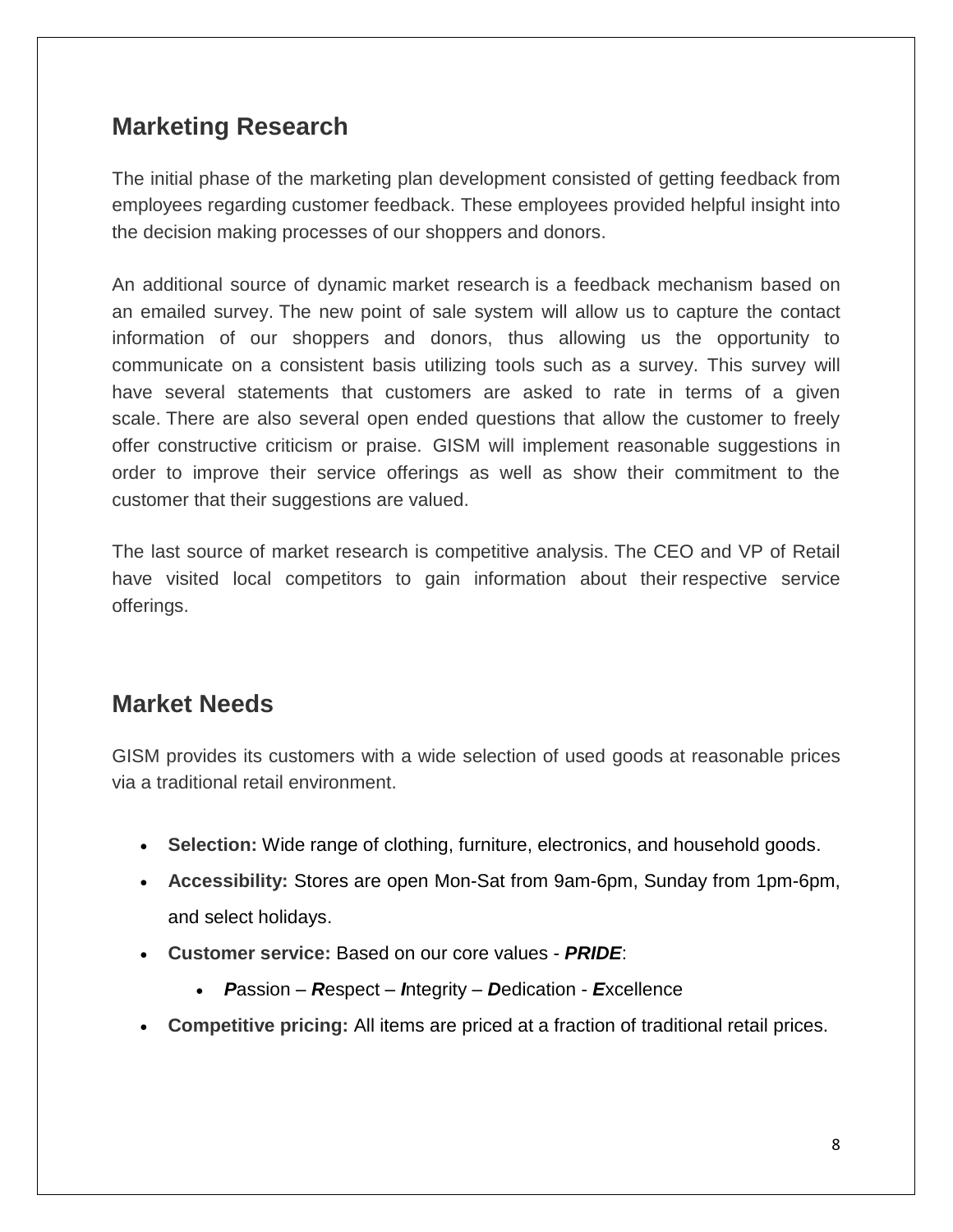# **Competition**

Currently, there is one for-profit thrift retail competitor in South Mississippi by the name of America's Thrift and they currently have one location in Ocean Springs. However, we've been made aware that they have been searching for donation acquisition locations in Wiggins, MS.

There are three primary non-profit competitors: Salvation Army, Habitat for Humanity, and the Humane Society. There are number of "mom and pop" thrift stores throughout the region. Most are located in dilapidated facilities with limited product offerings with a poor customer experience.

Overall, we understand that all retailers that sell clothing and household goods at a discounted price serve as competitors because we are all competing for our customer's disposable income.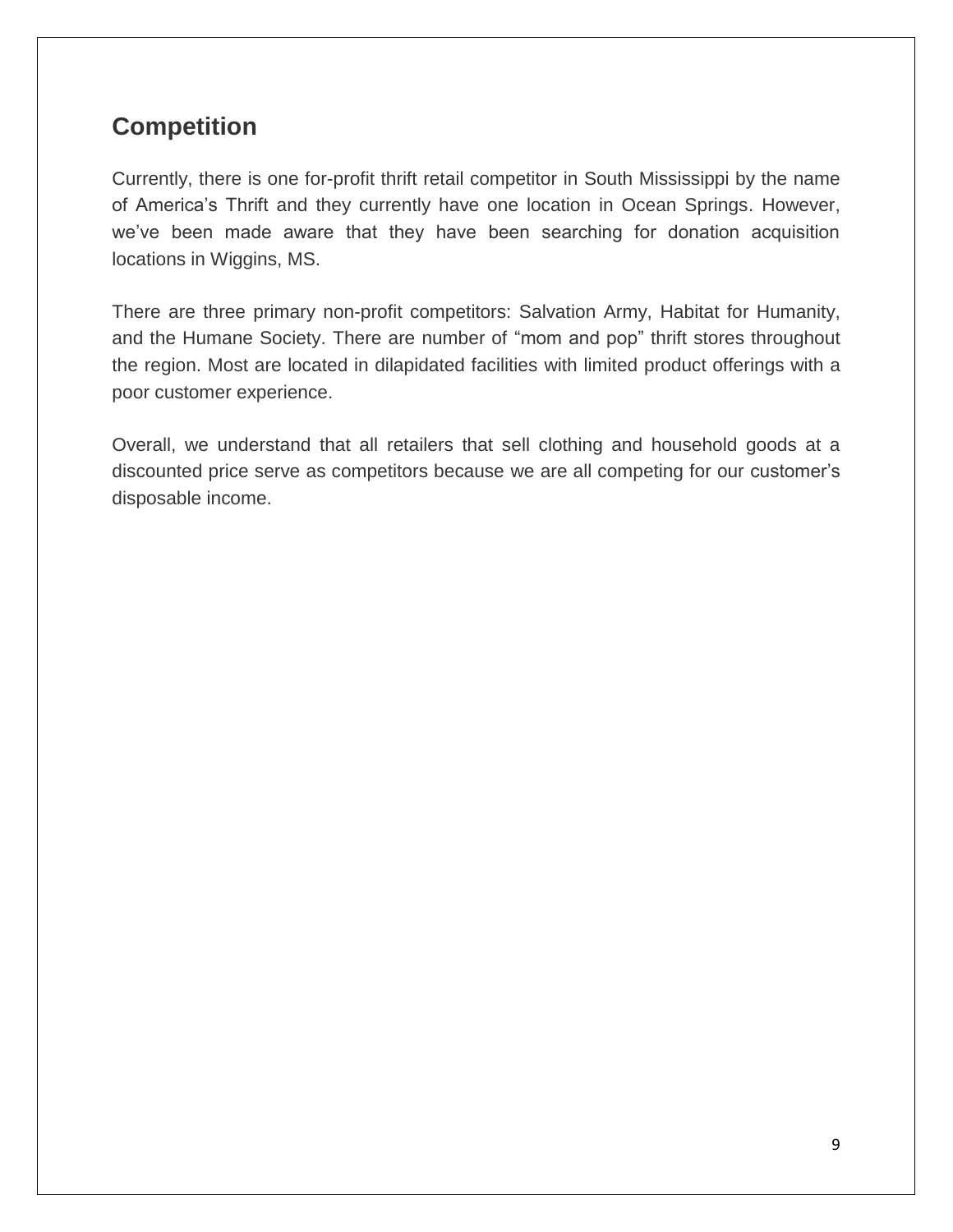### **Commercial Services Marketing Strategy**

Since the late 1980's, GISM Commercial Services has been managing beautiful environments for commercial properties throughout South Mississippi. We service businesses of all sizes and industries. In 2016, GISM had more than 1 million square feet of janitorial, exterior, and floor care services under contract. From cleaning to maintenance, landscaping to floor care, our experienced staff continues to exceed the expectations of our customers.

## **Commercial Services Marketing Objectives**

- Increase overall revenue
- Increase number of commercial accounts
- Increase number of services offered

#### Advertising Mediums:

- $\div$  Trade publications
- Wraps on Commercial Service's vehicles
- Electronic newsletter to procurement offices
- Social media
- ❖ Business development
- Word of mouth
- **State** GISM website

#### **Financial Objectives (annually)**

- Generate \$4m in revenue from SourceAmerica
- Generate \$1m in revenue from commercial accounts